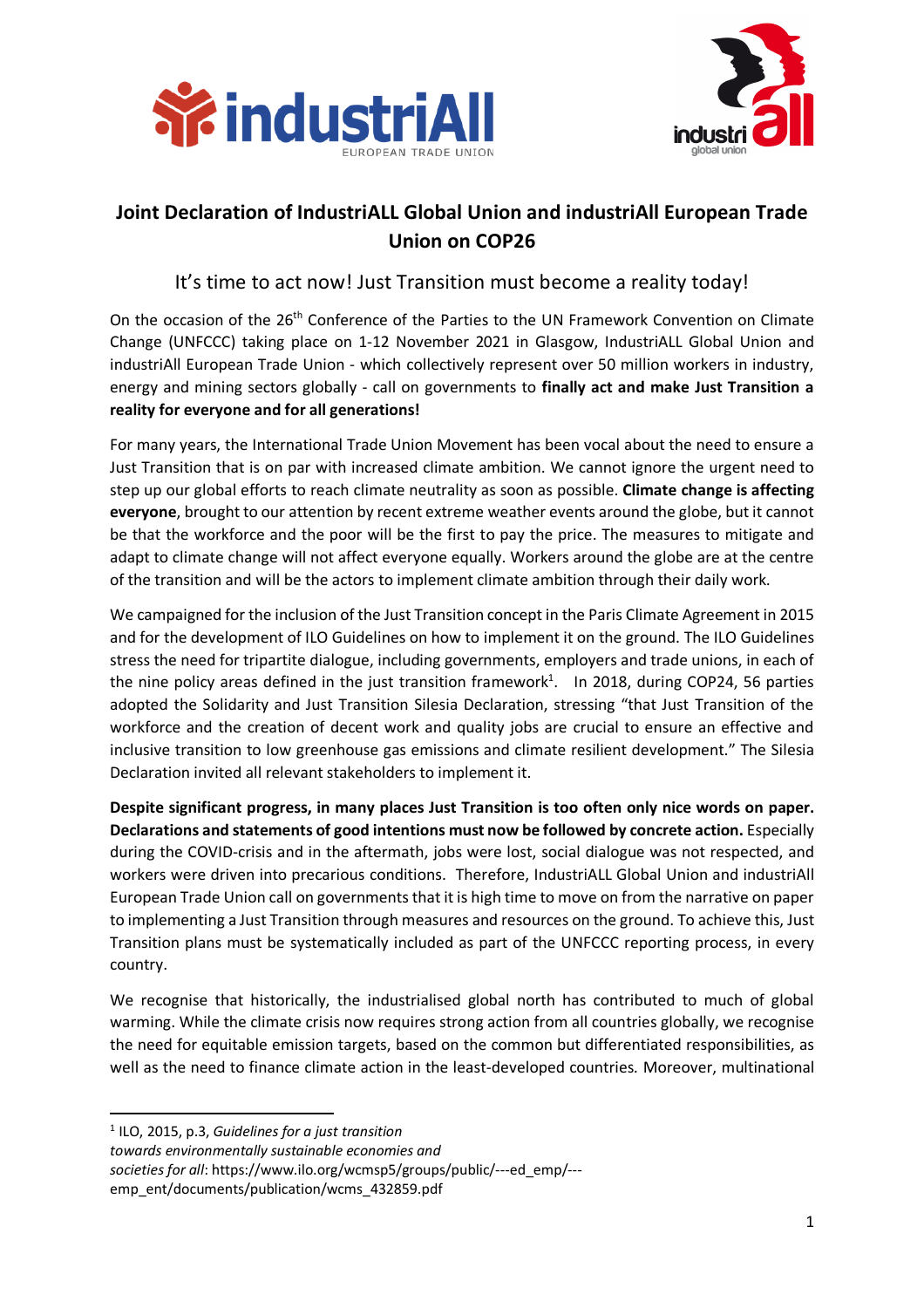



companies must make the necessary transition in their supply chain and ensure Just Transition also for workers in the supply chain.**The transition is already ongoing!** Global manufacturing and economic development are undergoing rapid changes, and not only as the result of the need to act on climate change. Globalisation continues to re-shape value chains, while the rapid adoption of disruptive technologies, such as advanced digitalisation, artificial intelligence, 3D printing and other breakthrough technologies, challenge both developed and developing nations to design and implement sustainable industrial policies and anticipate the transition of the labour markets. The creation and growth of green and low carbon technologies, as well as the circular economy, offer great potential to create a way out of the climate crisis. But green jobs will not automatically become decent or 'good' jobs, as our members have been observing already. A Just Transition will only be achieved if new jobs will be quality jobs respecting core labour standards, especially the freedom of association and the right to effective collective bargaining. This requires strong social dialogue with the full participation of trade unions in the anticipation and management of the transition. Moreover, collective bargaining must lead to concrete and quality results for all workers.

What is more, many leading economies have announced stepping up their climate ambition, defining long-term climate neutrality targets that might accelerate the speed of the transition and disruption in the sectors that our workers work in.

The COVID-19 pandemic makes our collective calls stronger than ever. **Act now to ensure a fair future for today's workers and their children!** COVID-19 has been an accelerator to existing structural changes across the globe. It also has put the livelihoods of millions of workers around the globe at risk. We have been observing massive restructurings in our collective sectors and companies, plant closures and lay-offs of workers as a result of the current crisis. Moreover, we have been observing an ever more deepening of divisions between the global north and the global south in their responses to the pandemic, protection measures of workers and recovery plans for economies. While workers have been at the frontline, very often directly exposed to health risks, this global emergency situation has catapulted millions of workers into poverty and hardship.

Yet, over the last year, recovery plans have been developed in many countries, in particular in the global north, approaching the crisis as an opportunity for a green and low-carbon recovery and building back better. We want that those recovery programmes to contribute to a global recovery, building back better for all, including workers globally.

It is in that context that IndustriALL Global Union and industriAll Europe reaffirm their joint call on governments and parties at the 26<sup>th</sup> United Nations Climate Conference and demand a Just Transition that makes industrial workers a part of the solution and engages actors in a transition to a sustainable future for all!

We reiterate the necessary elements on which parties finally must deliver:

1. **Clear commitments to a sustainable recovery globally and industrial policies** are needed. Plans and strategies need to be put in place at national and regional levels that target investments in both the transformation of industrial sectors towards climate neutrality as well as good quality job creation in emerging environmentally and climate friendly industrial sectors, ensuring Decent Work and inclusive workplaces. Adequate funds and facilities for research and development and innovation must be delivered to targeted sectors and supply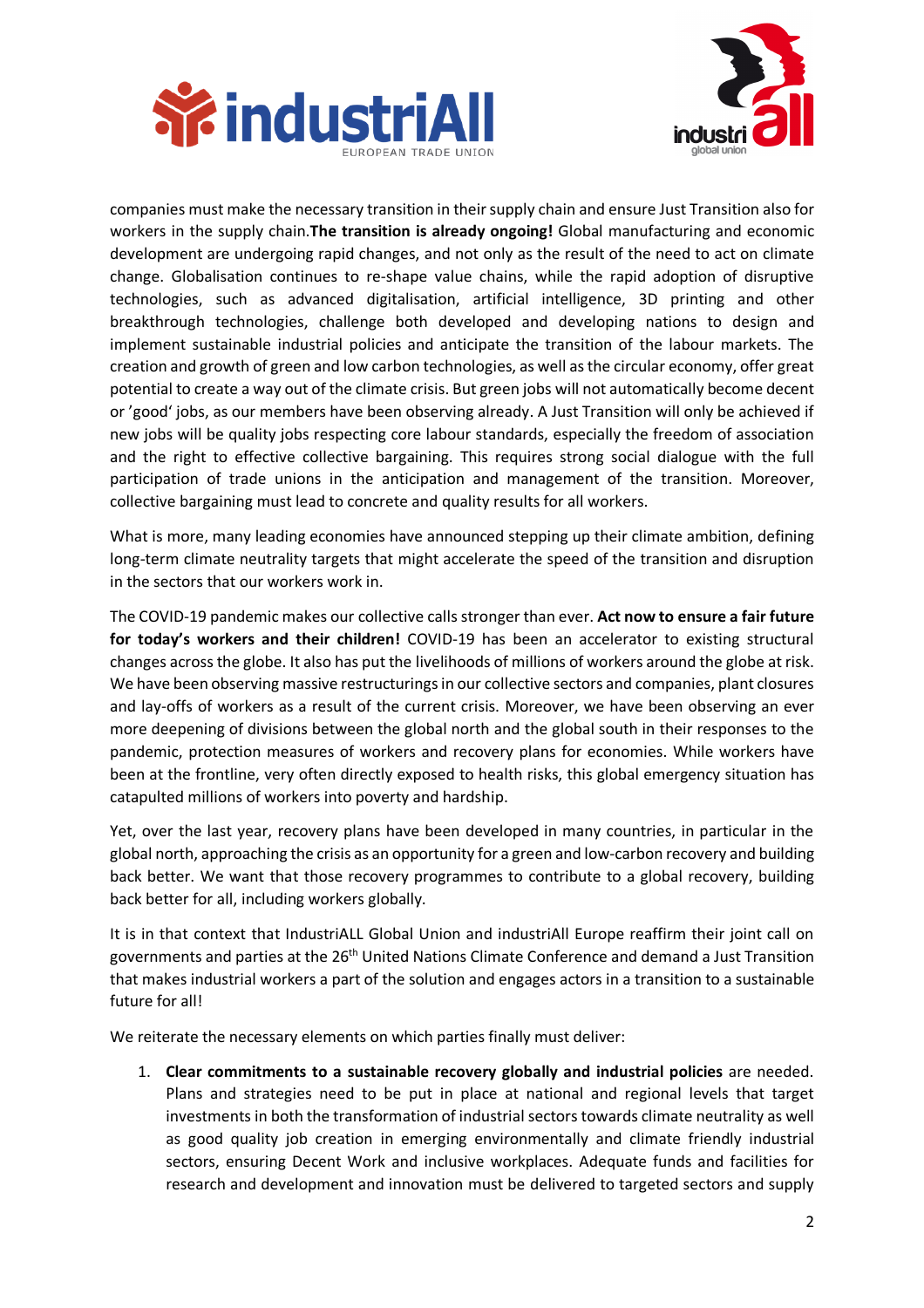



chains of the economy, and assist in the development of breakthrough technologies critical for decarbonisation, job creation and social development. This will require investment commitment by both the private and public spheres. In times of global economic crisis and collective efforts to achieve recovery, it is crucial that all recovery plans are in line with the commitments of the Paris Agreement, directed to building a sustainable, recovery and economy and a fair future for everyone.

Additionally, sound industrial policy must consider regional disparities in carbon dependency and social needs, while promoting energy efficiency, and preventing carbon leakage. Sustainable development and decent job creation need to take place, especially in those regions that are most affected by the low-carbon transition and face enormous job losses. No worker and no region should be left behind. Encouraging and providing guidance for the development of such policies must therefore be a priority.

- 2. **The full spectrum of social programmes and protections must be strengthened**. This includes health and welfare, unemployment insurances, pensions, and above all education, reeducation, training and re-training, as well as comprehensive life-long learning systems. If the workforce is to adapt to a re-imagined global industry, opportunities to acquire portable knowledge, skills and qualifications must be freely and abundantly accessible, while building social protection for affected workers requires a strong foundation of general social protection. COP26 must make it clear that the necessity to deal with the climate crisis cannot be used as an excuse for cost-cutting and austerity measures at the very moment when social protection will be most needed.
- 3. **Creative and bold labour force adjustment programmes are needed to achieve a sustainable industrial future**. While traditional labour force adjustment programmes that are top-down have rarely proven effective, a Just Transition in the face of potentially massive industrial transformation demands a new approach to such adjustment - tailored to the needs and desires of the individuals affected by the rapid shifts to the economy that we anticipate. There will be no 'one-size-fits-all' approach. While our first choice is always to make existing jobs greener and preserve the livelihoods of workers in those sectors, it is clear that the transition affects sectors and jobs differently. Challenges and opportunities will be different for workers in mining, energy, steel, aluminium, aerospace, automotive or chemical sectors for example. In our collective efforts to implement decarbonisation, we will see the transition of jobs in a majority of sectors and new jobs being created, but we will also see jobs disappearing. Social peace demands that those workers whose jobs may be impacted are looked after. Younger workers may appreciate opportunities to attend quality training and education programmes, while older workers may be best served by decent bridge employment to early retirement. Mid-career workers may need other types of support, supported by comprehensive continuous education and life-long working programmes, to transition to new jobs in greener and sustainable industries. Families and the communities and institutions that depend on today's industries will also need specific support. COP26 must reassure today's and tomorrow's workers of a positive future.
- 4. **Green growth has to be the way – and green jobs must become good and decent jobs!** Whilst everybody agrees that the 'new' growth must be green growth, and that green growth requires